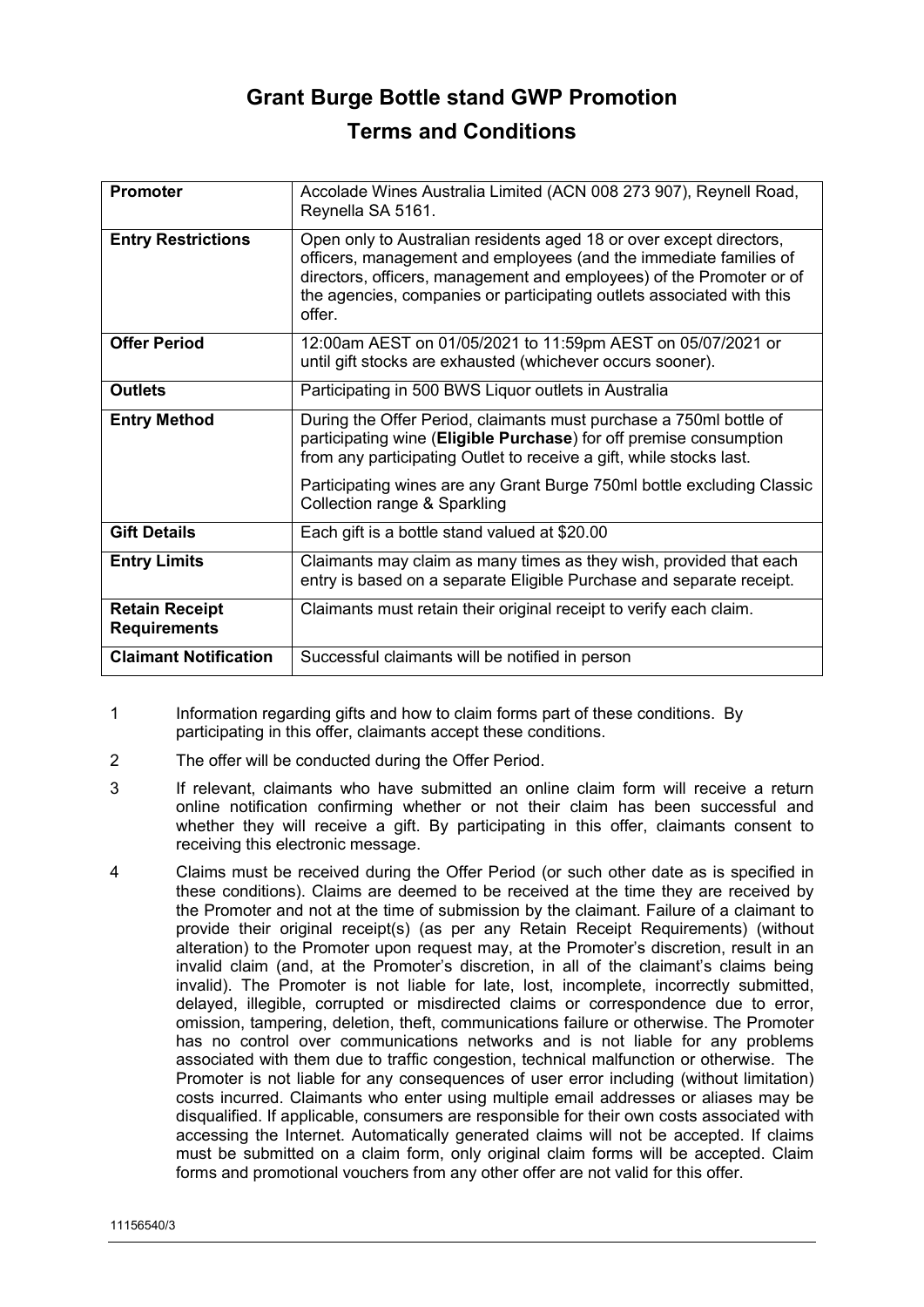- 5 The gifts are as stated in the Gift Details. All gifts are subject to any additional conditions specified by the Promoter and/or gift suppliers, including any periods of validity where relevant.
- 6 Gift recipients will be notified in accordance with the Claimant Notification.
- 7 Claimants must, at the Promoter's request, participate in all promotional activity (such as publicity and photography) surrounding the receipt of any gift, free of charge, and they consent to the Promoter using their name and image in promotional material.
- 8 The Promoter and/or each Outlet may require claimants to provide proof of identity, proof of age and proof of residency. Identification considered suitable for verification is at the Promoter's and/or Outlet's discretion.
- 9 If a claim is deemed not to comply with these terms and conditions, the claim will be discarded.
- 10 The Promoter may, in its sole discretion, disqualify all claims from, and prohibit further participation in this offer by, any person who tampers with or benefits from any tampering with the claim process or with the operation of the offer or acts in violation of these conditions, acts in a disruptive manner or acts with the intent or effect of annoying, abusing, threatening or harassing any other person or behaves in a manner which may diminish the good name or reputation of the Promoter or any of its related bodies corporate or the agencies or companies associated with this offer, is contrary to law or is otherwise inappropriate.
- 11 The Promoter's decision is final and no correspondence will be entered into.
- 12 The gifts are not transferable or exchangeable and cannot be redeemed for cash. The Promoter accepts no responsibility for any variation in gift value. If a gift or any element of a gift is unavailable for any reason, the Promoter may substitute for that gift or element of that gift another item of equal or higher value as determined by the Promoter.
- 13 The Promoter and its associated agencies and companies will not be liable for any loss (including, without limitation, indirect, special or consequential loss or loss of profits), expense, damage, personal injury (including, without limitation, allergies, skin conditions or other reactions), illness or death which is suffered or sustained (whether or not arising from any person's negligence) in connection with this offer or accepting or using any prize, except for any liability which cannot be excluded by law (in which case that liability is limited to the minimum allowable by law). Nothing in these conditions restricts, excludes or modifies or purports to restrict, exclude or modify any statutory consumer rights under any applicable law including the *Competition and Consumer Act 2010 (Cth).*
- 14 Without limiting the previous paragraph, the Promoter and its associated agencies and companies will not be liable for any damage, loss or delay in transit to gifts or be liable for any damage that occurs to gifts whilst they are displayed on premise at an Outlet. Delivery of gifts (where included as part of the offer) is within Australia only.
- 15 The Promoter may communicate or advertise this offer using Facebook. However, the offer is in no way sponsored, endorsed or administered by, or associated with, Facebook. Claimants are providing their information to the Promoter and not to Facebook. Each claimant completely releases Facebook from any and all liability.
- 16 If for any reason any aspect of this offer is not capable of running as planned, including by reason of computer virus, communications network failure, bugs, tampering, unauthorised intervention, fraud, technical failure or any cause beyond the control of the Promoter, the Promoter may in its sole discretion cancel, terminate, modify or suspend the offer, or invalidate any affected claims.
- 17 The Promoter is not liable for any tax implications arising from the receipt of gifts. Independent financial advice should be sought. Where this offer involves, for GST purposes, supplies being made for non-monetary consideration, claimants will follow the Australian Taxation Office's stated view that where the parties are at arm's length, goods and services exchanged are of equal GST inclusive market values.